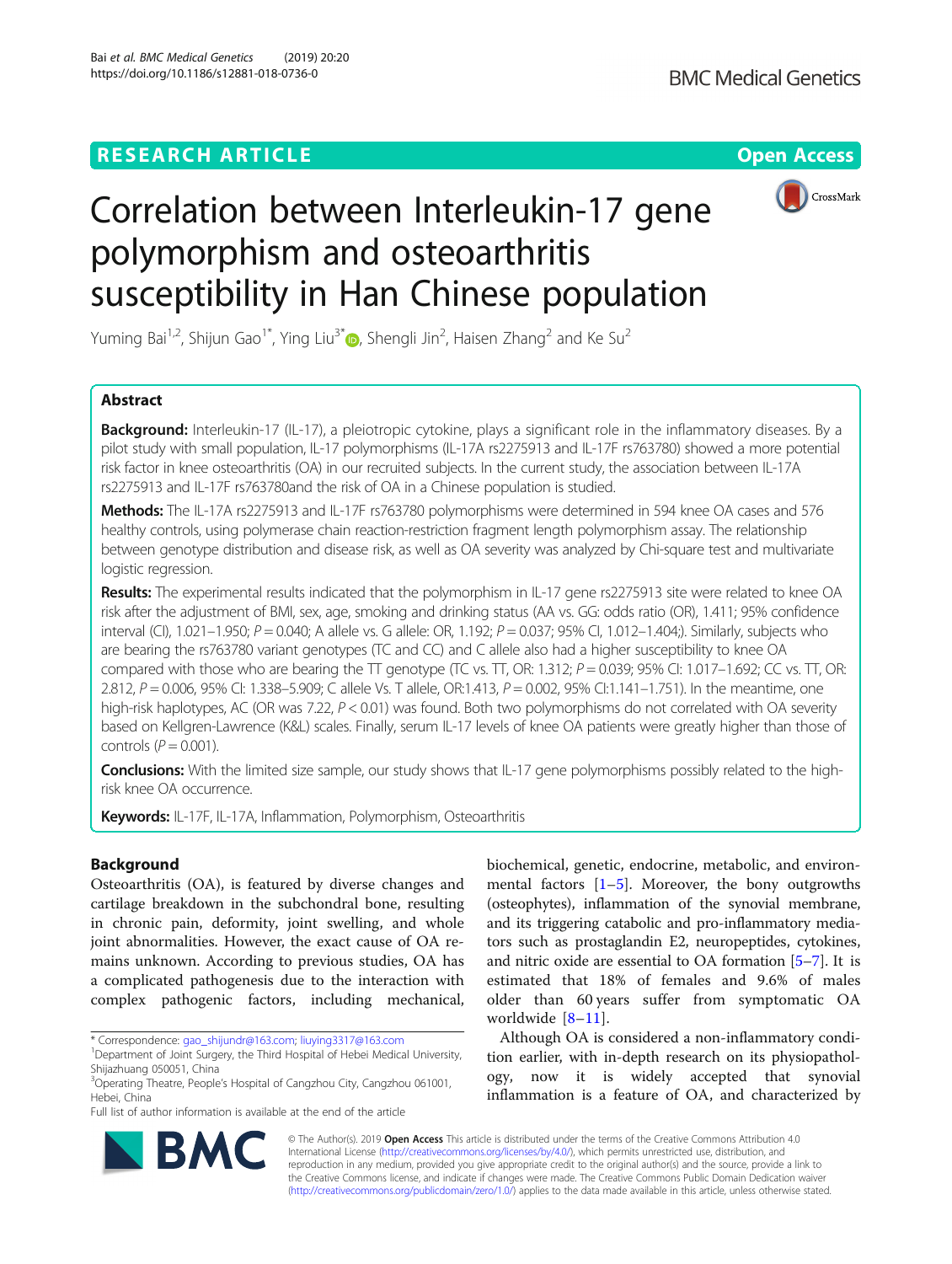immune cell infiltration and cytokine secretion [\[12](#page-5-0)]. Both Innate immune system activation [[13\]](#page-5-0) and T-cell mediated inflammatory pathway play central roles in disease development and progression [[14\]](#page-5-0). IL-17 is essential to both the adaptive and innate immune systems. It has five confirmed receptors (IL-17RA-RD and SEF) and six members (IL-17A-F) [[15](#page-6-0), [16\]](#page-6-0). IL-17A and IL-17F are secreted by Th17 cells, which is a distinct lineage of CD4+ effector cells [\[17](#page-6-0)]. Moreover, IL-17, as a pro-inflammatory cytokine, can trigger the release of chemokines, cytokines, antimicrobial peptides, and matrix metalloproteinases from mesenchymal and myeloid cells [[18\]](#page-6-0). Previous studies also demonstrate that IL-17 is expressed in synovial tissues, and could contribute to cartilage breakdown and synovial infiltration in OA by inducing the release of chemokines by chondrocytes [[19\]](#page-6-0) and augments nitric oxide production in OA cartilage via nuclear factor kappa B activation [\[20](#page-6-0)].

Studies have reported that genetic polymorphisms of IL-17 are related to the susceptibility of a scope of inflammation-related diseases including ulcerative colitis, gastric cancer, breast cancer, and rheumatoid arthritis [[21](#page-6-0)–[24\]](#page-6-0). Although there is no relative report about association of IL-17 polymorphism with OA in the publicly available Genome wide association study database, we still hypothesize that IL-17 is a potential risk factor for OA pathogenesis. The correlation between the polymorphisms of IL-17A and IL-17F and the risk of knee osteoarthritis among the Chinese population has not been reported. By a pilot study with small population, IL-17A rs2275913 and IL-17F rs763780 shows more potential risk factor in OA in our recruited subjects. The present study focusses on these two SNPs to investigate their relationship with OA morbidity and severity.

## Methods

## Subjects

With all criteria adhered to the Declaration of Helsinki, this study was permitted by the Ethics and Research Committee of the Central Hospital of Cangzhou City, China. All participants provided written informed consent with gender, age, weight and body mass index (BMI) included. All participants were older than 40 years. Out of the 594 patients diagnosed with primary knee OA, 576 age-matched healthy controls free from symptoms or signs of OA. Other types of arthritis or joint diseases were enrolled in this study.

The criteria of the American College of Rheumatology was utilized in diagnosing knee OA [\[25](#page-6-0)], including primary OA with any symptom and radiographic sign of OA as per the Kellgren-Lawrence (K&L) scale ( $\geq 2$  scale). Two independent examiners blind to the clinical data carried out the clinical examination and radiological assessment. The sex and age matched control subjects were free from personal or family history of OA. Other etiologies that cause knee diseases, such as inflammatory arthritis, post septic arthritis, and posttraumatic, developmental or skeletal dysplasia were not included.

# Sample collection

Peripheral blood was collected by venipuncture from participants into EDTA tube for DNA isolation. In addition, the biochemical parameters of the serum were detected.

# Genomic DNA isolation

DNA for genomic studies was extracted with commercial DNA Blood Mini Kit (QIAGEN, Hilden, Germany) from 200 μL of whole blood following the manufacturer's instructions. DNA concentration was measured by spectrophotometry (NanoDrop 2000, Thermo Scientific) diluted to nearly 40 ng/μL.

# DNA sequencing analysis

IL-17 copies in the samples were measured by PCR through amplification. The primers of SNP rs2275913 were as follows: forward 5'-ATTTCTGCCCTTCCCA TTTT-3′ and reverse 5′- CCAGGAGTCATCGTTGTT T-3′. For SNP rs763780, the primers used were: forward 5'-GCAGAGCACTGGGTAAGGAG-3′ and reverse 5'-C TGCATCAATGCTCAAGGAA-3′. Sequencing was carried out by a Bio-Informatic company (Life technology, Shang Hai, China).

## Serum IL-17A and IL-17F levels

Serum samples were collected from all patients and healthy subjects. The blood was allowed to clot for 30 min at 4 °C before centrifugation at 3000 rpm for 10 min at 4 °C. Total serum was separated and stored at − 20 °C until they were ready to be used. Sandwich ELISA was used to measure the concentrations of serum IL-17A and F following the manufacturer's instructions. The intra-assay coefficients of variation came was set as 10%.

# Statistical analysis

The demographic and clinical data were shown as Mean  $\pm$  SD and compared among groups by the Student's *t*-test. The genotype and allelic frequencies were assessed by Hardy-Weinberg equilibrium (HWE) and compared by Chi-square test and Fisher's exact test by the online calculator tool [\(http://www.oege.org/soft](http://www.oege.org/software/hardy-weinberg.html)[ware/hardy-weinberg.html\)](http://www.oege.org/software/hardy-weinberg.html). Association between the SNP and the OA risk was evaluated by calculating the Odds ratio (OR) and 95% confidence interval (CI) for the additive model, the dominant model, the recessive model by using SPSS 19.0 software (IBM SPSS, USA).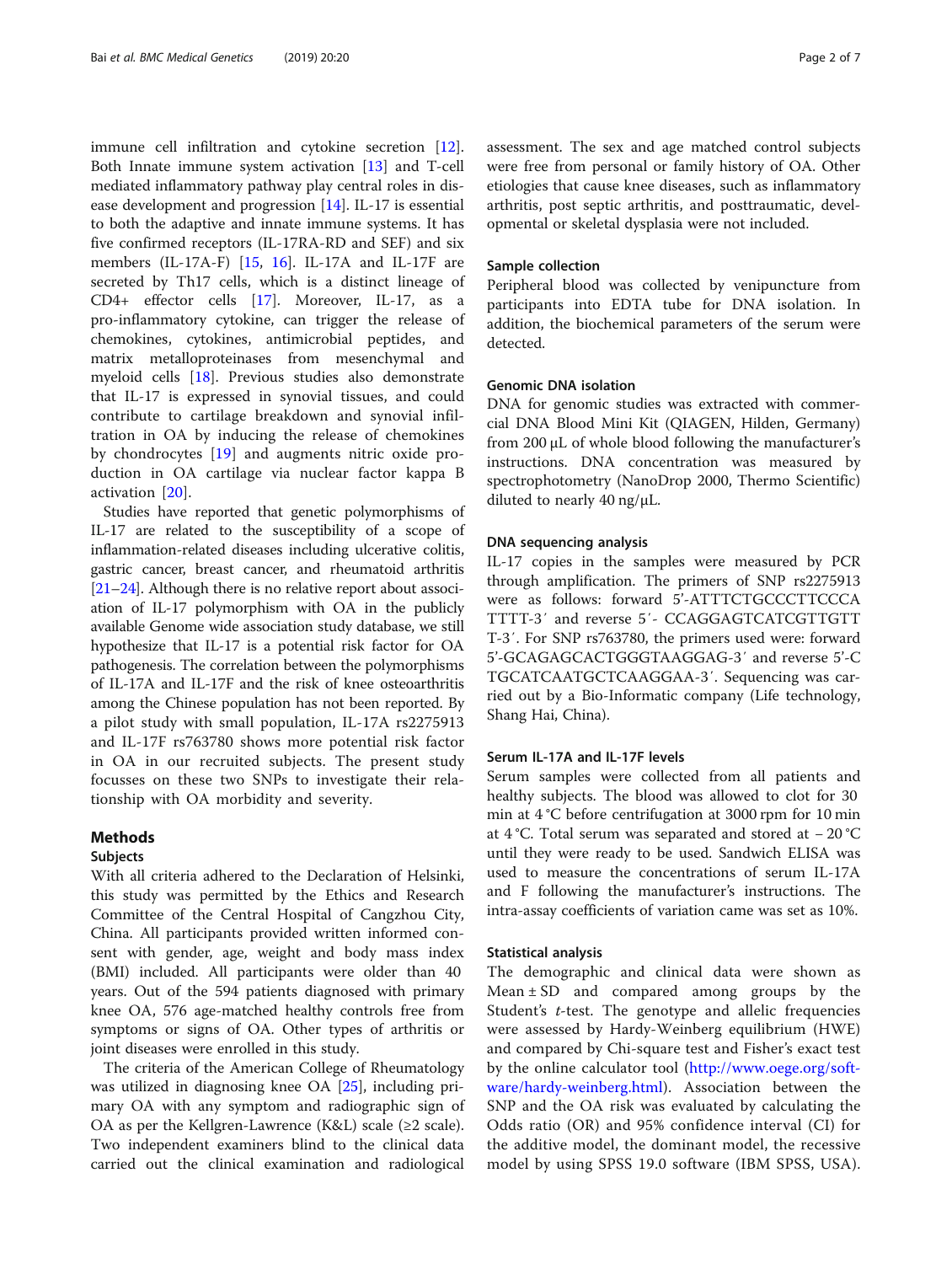P values < 0.05 were regarded as statistically significant.

# Results

# Features of two groups are consistent

The characteristics of the two groups of 594 knee OA patients and 576 control subjects were summarized in Table 1. The mean ages of the control group and knee OA group were  $58.3 \pm 9.6$  and  $59.5 \pm 8.9$  years respectively. There was no significant difference in mean age, sex, drinking and smoking status between these two groups, indicating subjective matching. The mean BMI of the OA group  $(26.2 \pm 3.8)$  was greatly higher compared with that of the control group  $(24.6 \pm 3.1)$  (P = 0.0478), which is consistent with previous findings that reported high BMI in OA [\[26,](#page-6-0) [27\]](#page-6-0).

# A allele of rs2275913 and C allele of rs763780 increase the risk of knee OA

The distribution of each allele and genotype is shown in Table [2.](#page-3-0) Both SNPs were within the Hardy-Weinberg equilibrium. In terms of the genotype and allele frequencies in rs2275913 polymorphism, there was a remarkably difference between OA patients and healthy controls, which was shown in Table [2](#page-3-0). In addition, all subjects carrying AA genotype have significantly higher risks of OA compared with GG genotype  $(P < 0.05)$ . The results revealed that subjects with the A allele were more likely to get knee OA compared with those bearing the G allele (OR, 1.1192; 95% CI, 1.012–1.404;  $p = 0.037$ ). Further analysis demonstrated the higher risk of AA genotype and A allele mainly existed in female

Table 1 Demographic characteristics of the study population

| Variables                                         | Healthy control<br>$(n = 576)$ | Knee osteoarthritis<br>patients ( $n = 594$ ) | $P$ value |
|---------------------------------------------------|--------------------------------|-----------------------------------------------|-----------|
| Age (mean $\pm$ SD)                               | $58.3 \pm 9.6$                 | $59.5 \pm 8.9$                                | 0.214     |
| Gender                                            |                                |                                               | 0.517     |
| Male                                              | 174                            | 201                                           |           |
| Female                                            | 402                            | 393                                           |           |
| Body mass index<br>(kq/m2)                        | $24.6 \pm 3.1$                 | $26.2 \pm 3.8$                                | 0.0478    |
| Smoking                                           |                                |                                               |           |
| Yes                                               | 183                            | 213                                           | 0.155     |
| No                                                | 393                            | 381                                           |           |
| Drinking                                          |                                |                                               | 0.790     |
| Yes                                               | 69                             | 75                                            |           |
| No                                                | 507                            | 519                                           |           |
| II-17A concentration<br>$(x \pm S, \text{pg/mL})$ | $2.98 \pm 0.14$                | $3.91 \pm 0.27$                               | 0.0325    |
| IL-17F concentration<br>$(x \pm S, \text{pg/mL})$ | $104.5 \pm 12.6$               | $142.8 \pm 14.9$                              | 0.0249    |

sub-population ( $P < 0.05$ ), but not in male population  $(P > 0.05,$  Table [2\)](#page-3-0).

With regards to the rs763780 polymorphism, similar results also observed. There was a significant difference in the genotype and allele frequencies between the two groups (knee OA patients and control subject groups), which was shown in Table [2.](#page-3-0) In addition, C allele rather than T allele can increase the risk of developing knee OA (Table [2\)](#page-3-0). Further study also demonstrated that C allele more caused higher risk than in T allele in female subpopulation ( $P = 0.004$ ). In the male population, the CC genotype and C allele did not induce significant higher risk for OA. Dominant and recessive model also demonstrated the similar results that A allele of rs2275913 and C allele of rs763780 increase the risk of knee OA.

# IL-17 polymorphism is not related to OA severity

All included OA patients were over 2 Kellgren-Lawrence Grading Scales, and the typical CT-scan figures were showed per scale (Fig. [1\)](#page-4-0). SNP distribution among healthy control (scale 0) and OA patients of different scale  $(2-4)$  were shown in Table [3](#page-4-0). There is no significant difference among all the SNPs and alleles ranging from scale 2 to 4, suggesting no effect of IL-17 polymorphism on OA severity.

# Serum IL-17A/F levels are higher in OA patients

The median serum concentration of IL-17A was 2.98  $\pm 0.14$  pg/ mL and  $3.91 \pm 0.27$  pg/ mL in healthy controls and OA patients, respectively (Table 1). The serum levels of IL-17A in OA patients were higher than that of healthy controls ( $p = 0.0325$ ). The serum levels of IL-17F in OA patients were also higher than that of healthy controls  $(P = 0.0249)$ . However, when we further summarized the average serum concentration of IL-17A and IL-17F in each genotype, there was no significant difference among all three genotypes for these two SNPs (Table [4](#page-4-0)).

# **Discussion**

Previous studies implicated that IL-17/IL23 pathway and TH17 cells play an important role in inflammation-related diseases [\[28\]](#page-6-0), and several meta-analysis examined the relationship between IL-17A (rs2275913) and IL-17F (rs763780) gene polymorphisms and the risk of inflammatory diseases, including periodontitis, rheumatoid arthritis (RA), and inflammatory bowel disease, and all these documents demonstrate that IL-17 polymorphisms may increased the RA risk, but dependent with race and ethnic groups [[29\]](#page-6-0). Beside RA, IL17A (rs2275913) polymorphism has been reported to be associated with the development of rheumatic heart disease in south Indian population [[30](#page-6-0)], and a variant of IL17F (rs763780) may contribute to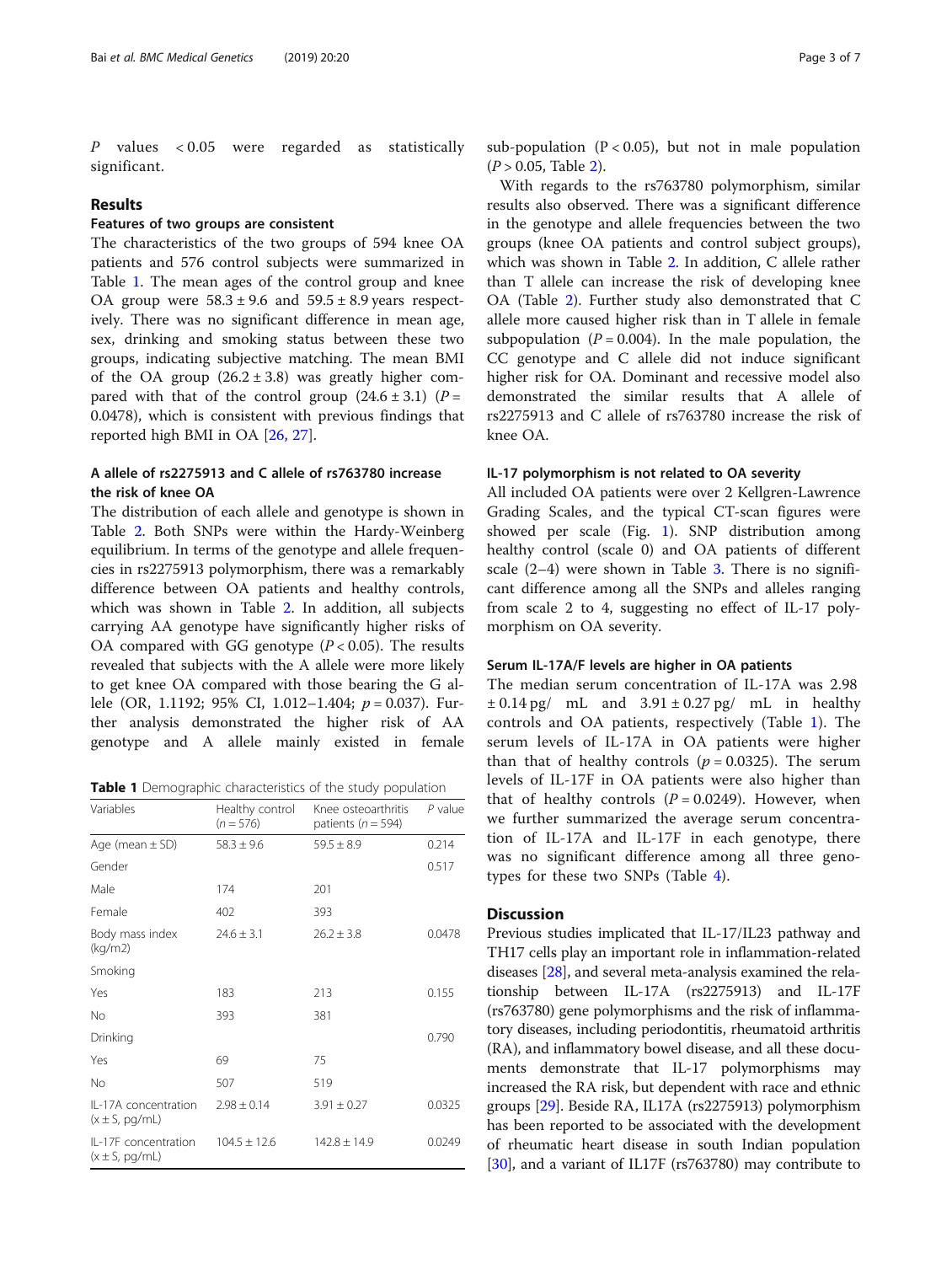OA osteoarthritis, OR odds ratio, CI confidence interval

the development of necrotizing enterocolitis [[31](#page-6-0)]. All these publications suggest that IL17 polymorphism may widely to be associated with immune mediated diseases.

Although IL-17A and IL-17F have been reported to be associated with collagen-induced arthritis, and arthritis in experimental animal models [[32\]](#page-6-0), there is no study about relationship between rs2275913 (IL-17A SNP) and rs763780 (IL-17F SNP) with OA risk. Our study might be first time to investigate the involvement of IL-17 gene polymorphisms in knee OA and whether these are correlated with serum levels of IL-17. Up to date, we have yet to show whether these two SNPs affect the IL-17 secretion in the human plasma. But from data of Table [4](#page-4-0), these two SNPs seem not influence the plasma

concentration of IL-17A and IL-17F. Our results suggested that the IL-17A rs2275913 polymorphism has a significant impact on the risk of knee OA and that persons carrying the rs2275913 A allele are at a higher risk of developing knee OA as compared with those carrying the G allele. Additionally, rs763780 C allele, was also related to a greatly increased risk of developing knee OA. Further assessment of the effect of IL-17 polymorphisms on knee OA risk was stratified by sex, and showed a significant association in female patients' subgroups.

In spite of the positive relationship between rs2275913 and rs763780 polymorphisms and the risk of knee OA observed in this study, IL-17 serum levels had no great

<span id="page-3-0"></span>Table 2 Distributions of IL-17 SNPs genotypes in each group and analyses of associations between these polymorphisms and knee OA risk

|                  | Genotype Overall (N) |     |                               |                | Female (N)     |     |                           | Male (N) |              |     |                        |                |
|------------------|----------------------|-----|-------------------------------|----------------|----------------|-----|---------------------------|----------|--------------|-----|------------------------|----------------|
|                  | control OA           |     | OR (95% CI)                   | $\overline{P}$ | control OA     |     | OR (95% CI)               | P        | control      | OA  | OR (95% CI)            | $\overline{P}$ |
| Additive model   |                      |     |                               |                |                |     |                           |          |              |     |                        |                |
| rs2275913        | 576                  | 594 |                               |                | 402            | 393 |                           |          | 174          | 201 |                        |                |
| GG               | 207                  | 189 | 1.00                          | 1.000          | 145            | 122 | 1.00                      | 1.00     | 62           | 67  | 1.00                   | 1.000          |
| GA               | 265                  | 271 | 1.12 (0.864-1.452)            | 0.427          | 184            | 179 | 1.156 (0.842-1.587)       | 0.376    | 81           | 92  | 1.051 (0.666-1.659)    | 0.907          |
| AA               | 104                  | 134 | 1.411 (1.021-1.950)           | 0.04           | 73             | 92  | 1.498 (1.014-2.213)       | 0.048    | 31           | 42  | 1.254 (0.703-2.236)    | 0.466          |
| Allele           |                      |     |                               |                |                |     |                           |          |              |     |                        |                |
| G                | 679                  | 649 | 1.00                          | 1.000          | 474            | 423 | 1.00                      | 1.00     | 205          | 226 | 1.00                   | 1.000          |
| A                | 473                  | 539 | 1.192 (1.012-1.404)           | 0.037          | 330            |     | 363 1.233 (1.011-1.503)   | 0.043    | 143          | 176 | 1.116 (0.835-1.493)    | 0.460          |
| rs763780         |                      |     |                               |                |                |     |                           |          |              |     |                        |                |
| $\top\top$       | 411                  | 380 | 1.00                          | 1.000          | 287            | 246 | 1.00                      | 1.000    | 124          | 134 | 1.00                   | 1.000          |
| TC               | 155                  | 188 | 1.312 (1.017-1.692)           | 0.039          | 108            | 131 | 1.415 (1.042-1.923)       | 0.029    | 47           | 57  | $1.122(0.711 - 1.772)$ | 0.643          |
| $\subset\subset$ | 10                   | 26  | 2.812 (1.338-5.909)           | 0.006          | $\overline{7}$ | 16  | 2.667 (1.079-6.588)       | 0.033    | 3            | 10  | 3.085 (0.830-11.468)   | 0.093          |
| Allele           |                      |     |                               |                |                |     |                           |          |              |     |                        |                |
| T                | 977                  | 948 | 1.00                          | 1.000          | 682            | 623 | 1.00                      | 1.000    | 295          | 325 | 1.00                   | 1.000          |
| $\subset$        | 175                  | 240 | 1.413 (1.141-1.751) 0.002 122 |                |                | 163 | 1.463 (1.129-1.894) 0.004 |          | 53           | 77  | 1.319 (0.899-1.935)    | 0.176          |
| Dominant model   |                      |     |                               |                |                |     |                           |          |              |     |                        |                |
| rs2275913        |                      |     |                               |                |                |     |                           |          |              |     |                        |                |
| $GG + GA$        | 472                  | 460 | 1.00                          | 0.059          | 329            | 301 | 1.00                      | 0.089    | 143          | 159 | 1.00                   | 0.514          |
| AA               | 104                  | 134 | 1.322 (0.993-1.761)           |                | 73             | 92  | 1.378 (0.976-1.944)       |          | 31           | 42  | 1.219 (0.727-2.042)    |                |
| rs763780         |                      |     |                               |                |                |     |                           |          |              |     |                        |                |
| $TT + TC$        | 566                  | 568 | 1.00                          | 0.01           | 395            | 377 | 1.00                      | 0.058    | 171          | 191 | 1.00                   | 0.098          |
| CC               | 10 <sup>°</sup>      | 26  | 2.591 (1.238-5.422)           |                | $7^{\circ}$    | 16  | 2.395 (0.974-5.886)       |          | $\mathbf{3}$ | 10  | 2.984 (0.808-11.023)   |                |
| Recessive model  |                      |     |                               |                |                |     |                           |          |              |     |                        |                |
| rs2275913        |                      |     |                               |                |                |     |                           |          |              |     |                        |                |
| GG               | 207                  | 189 | 1.00                          | 0.139          | 145            | 122 | 0.154<br>1.00             |          | 62           | 67  | 1.00                   | 0.664          |
| $GA + AA$        | 369                  | 405 | 1.202 (0.943-1.532)           |                | 257            |     | 271 1.253 (0.933-1.684)   |          | 112          | 134 | 1.107 (0.722-1.697)    |                |
| rs763780         |                      |     |                               |                |                |     |                           |          |              |     |                        |                |
| TT.              | 411                  | 380 | 1.00                          | 0.007          | 287            | 246 | 1.00                      | 0.01     | 124          | 134 | 1.00                   | 0.372          |
| $TC + CC$        | 165                  |     | 214 1.403 (1.096-1.795)       |                | 115            | 147 | 1.491 (1.107-2.008)       |          | 50           | 67  | 1.240 (0.798-1.926)    |                |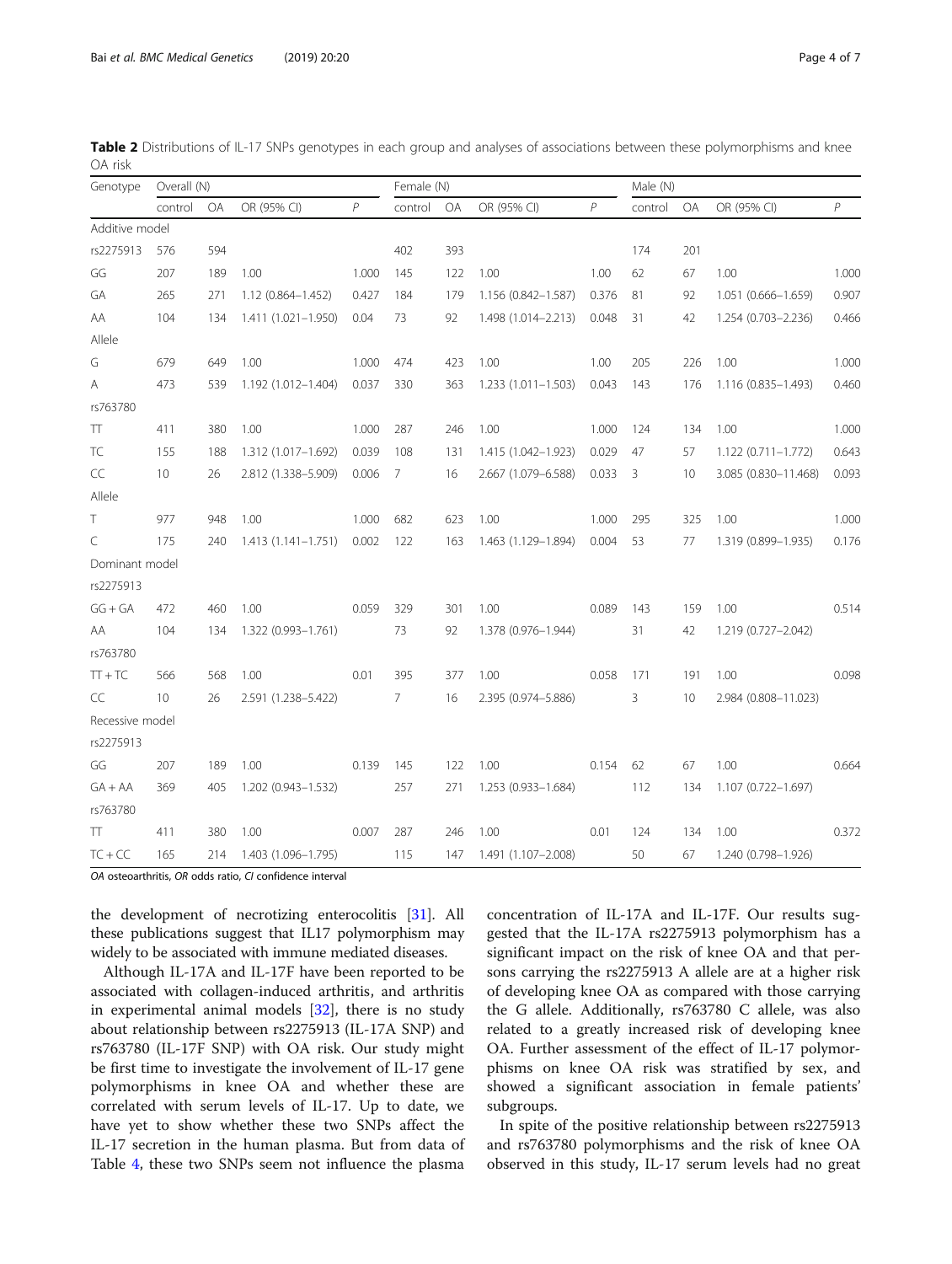

<span id="page-4-0"></span>

differences in allele subgroups. These data did not show any association between IL-17 serum levels and IL-17 polymorphisms in the present study, however, a higher

Table 3 The association of different genotypes and alleles of various polymorphisms with the severity of knee OA

| Genotype  | Ν   | scale 2 | scale 3 | scale 4 | $P$ value |
|-----------|-----|---------|---------|---------|-----------|
| rs2275913 | 594 |         |         |         | 0.116     |
| GG        | 189 | 63      | 57      | 69      |           |
| GA        | 271 | 78      | 97      | 96      |           |
| AA        | 134 | 29      | 44      | 61      |           |
| Allele    |     |         |         |         | 0.057     |
| G         | 649 | 204     | 211     | 234     |           |
| A         | 539 | 136     | 185     | 218     |           |
| rs763780  |     |         |         |         | 0.272     |
| TT        | 380 | 135     | 141     | 104     |           |
| TC        | 188 | 55      | 68      | 65      |           |
| CC        | 26  | 6       | 10      | 10      |           |
| Allele    |     |         |         |         | 0.077     |
| T         | 948 | 325     | 350     | 273     |           |
| C         | 240 | 67      | 88      | 85      |           |

serum concentration was found in overall patients when it was compared with the healthy control. The limitation is that we did not test the concentration of IL-17A and IL-17F in knee joint (mainly from knee articular cavity and synovial tissues) of each patient, and local concentration of IL-17 may be more important than systemic IL-17 in plasma. Therefore, it is possible that SNPs of IL-17 might cause alteration of the IL-17 concentration in knee joint microenvironment, including knee articular cavity and synovial tissues, further influence the risk of OA development.

Patients carrying the A (rs2275913 G/A) and C (rs763780 T/C) alleles were related to increased risk for knee OA when compared to individuals who are carrying the wild-type alleles. Furthermore, we demonstrated that the correlation between the two polymorphisms under study and knee OA risk appeared significant among the female subjects; however, this evidence is just an association but not cause and effect. There is a

Table 4 The serum levels of IL-17A and IL-17F in the different genotypes

| genotypes |                                            |                                            |           |  |  |  |  |
|-----------|--------------------------------------------|--------------------------------------------|-----------|--|--|--|--|
| Genotype  | II-17A concentration<br>$(x \pm S, pq/mL)$ | II-17F concentration<br>$(x \pm S, pq/mL)$ | $P$ value |  |  |  |  |
| rs2275913 |                                            |                                            | > 0.05    |  |  |  |  |
| GG        | $3.92 + 0.48$                              | $142.9 + 45.6$                             |           |  |  |  |  |
| GA        | $3.76 + 0.35$                              | $134.5 + 21.5$                             |           |  |  |  |  |
| AA        | $3.95 \pm 0.50$                            | $143.4 \pm 32.3$                           |           |  |  |  |  |
| rs763780  |                                            |                                            | > 0.05    |  |  |  |  |
| TT        | $3.81 + 0.44$                              | $138.3 + 43.4$                             |           |  |  |  |  |
| TC        | $3.75 \pm 0.38$                            | $143.1 \pm 52.1$                           |           |  |  |  |  |
| CC        | $3.94 + 0.39$                              | $140.8 \pm 43.8$                           |           |  |  |  |  |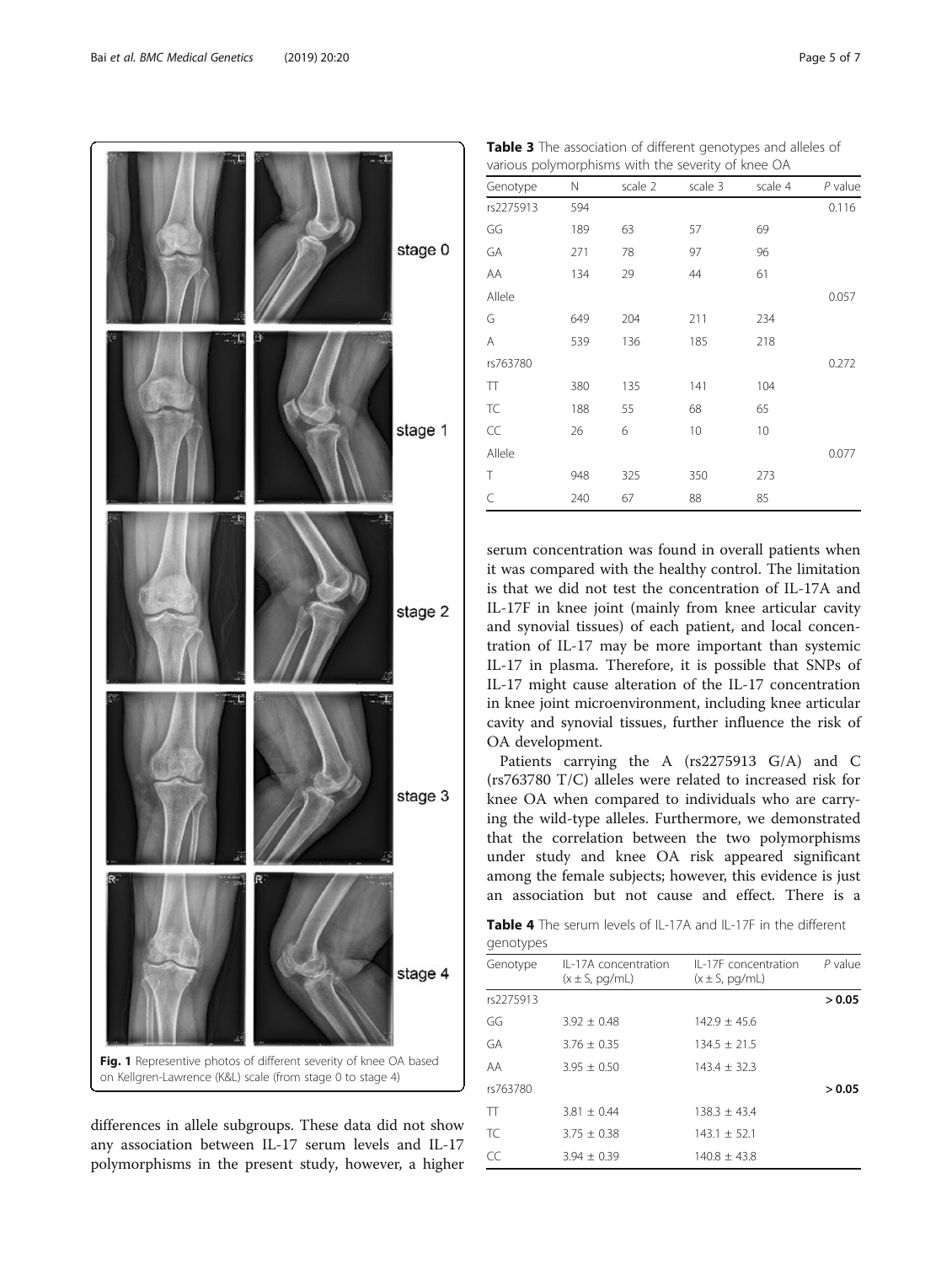<span id="page-5-0"></span>possibility that this finding is as a result of the larger quantity of female subjects ( $n = 393$ ) compared to the male subjects ( $n = 201$ ), which may lead to a limited statistical power and robustness. This might also be attributed to other important factors related to women such as estrogen-relate effects and the fact that women are less exposed to tobacco smoking and heavy alcohol drinking [\[33,](#page-6-0) [34](#page-6-0)]. However, a larger sample size is needed to further investigate the underlying mechanisms of this association.

Aside the small sample size, we acknowledge other limitations such as the study population. With the study population confined to the population of He Bei province, the findings may not apply to other population. It would of great significance if the role of IL-17 polymorphisms in patient susceptibility to knee OA from other ethnic population is studied. Also, the present research investigated only two SNPs in the IL-17 gene. It would be of more interest to define more SNPs and investigate their role in knee OA. More importantly, population stratification—allele frequency differences between cases and controls due to systematic ancestry differences—can cause spurious associations in disease studies, and possible false positive results [[35\]](#page-6-0). Therefore, more detailed statistical analysis is needed to do to make results more accurately.

# Conclusions

In conclusion, we have successfully demonstrated that functional polymorphisms of IL-17 are significantly related to the risk of knee OA. Also, the variant alleles rs2275913 AA and rs763780 CC were related to the increased risk of knee OA but not the wild-type alleles. Serum IL-17 levels significantly correlated with increased risk of knee OA which taking together might facilitate defining high risk subjects to prevent the initial development of knee OA.

#### Abbreviations

BMI: Body mass index; CI: Confidence interval; HWE: Hardy-Weinberg equilibrium; IL-17: Interleukin-17; K&L: Kellgren-Lawrence; OA: Osteoarthritis; OR: Odds ratio

#### Acknowledgements

Not available.

#### Funding

No funding was obtained for this study.

#### Availability of data and materials

Data and material are available from the corresponding author if required.

## Authors' contributions

BY draft the manuscript, LY is responsible for the experimental design and guidance; JS did statistical analysis; ZH and SK is in charge of sample collection, PCR amplification and other experiments. All authors read and approved the final manuscript.

#### Ethics approval and consent to participate

This study is followed with all criteria adhered to the Declaration of Helsinki, and has been permitted by the Ethics and Research Committee of the Central Hospital of Cangzhou City, China. All participants signed an informed consent letter.

#### Consent for publication

Not Applicable.

#### Competing interests

The authors declare that they have no competing interests.

#### Publisher's Note

Springer Nature remains neutral with regard to jurisdictional claims in published maps and institutional affiliations.

#### Author details

<sup>1</sup>Department of Joint Surgery, the Third Hospital of Hebei Medical University Shijazhuang 050051, China. <sup>2</sup> Second Department of Orthopaedic, Central Hospital of Cangzhou City, Cangzhou 061001, Hebei, China. <sup>3</sup>Operating Theatre, People's Hospital of Cangzhou City, Cangzhou 061001, Hebei, China.

# Received: 31 July 2018 Accepted: 13 December 2018 Published online: 18 January 2019

#### References

- 1. Meulenbelt I. Osteoarthritis year 2011 in review: genetics. Osteoarthr Cartil. 2012;20(3):218–22.
- 2. Reynard LN. Analysis of genetics and DNA methylation in osteoarthritis: what have we learnt about the disease? Semin Cell Dev Biol. 2017;62:57–66.
- 3. Zou T, Yang L, Lee AM, Tan X, Wong E, Bai HX. Can genetics explain the higher risk of worsening knee pain in offspring of people with total knee replacement for severe primary knee osteoarthritis? Ann Rheum Dis. 2016; 75(7):e45.
- 4. Chapman K, Valdes AM. Genetic factors in OA pathogenesis. Bone. 2012; 51(2):258–64.
- 5. Fernandez-Torres J, Hernandez-Diaz C, Espinosa-Morales R, Camacho-Galindo J, Galindo-Sevilla Ndel C, Lopez-Macay A, Zamudio-Cuevas Y, Martinez-Flores K, Santamaria-Olmedo MG, Pineda C, et al. Polymorphic variation of hypoxia inducible factor-1 a (HIF1A) gene might contribute to the development of knee osteoarthritis: a pilot study. BMC Musculoskelet Disord. 2015;16:218.
- 6. Shin MH, Lee SJ, Kee SJ, Song SK, Kweon SS, Park DJ, Park YW, Lee SS, Kim TJ. Genetic association analysis of GDF5 and ADAM12 for knee osteoarthritis. Joint Bone Spine. 2012;79(5):488–91.
- 7. Shi D, Zheng Q, Chen D, Zhu L, Qin A, Fan J, Liao J, Xu Z, Lin Z, Norman P, et al. Association of single-nucleotide polymorphisms in HLA class II/III region with knee osteoarthritis. Osteoarthr Cartil. 2010;18(11):1454–7.
- 8. Johnson VL, Hunter DJ. The epidemiology of osteoarthritis. Best Pract Res Clin Rheumatol. 2014;28(1):5–15.
- 9. De Filippis L, Gulli S, Caliri A, Romano C, Munao F, Trimarchi G, La Torre D, Fichera C, Pappalardo A, Triolo G, et al. Epidemiology and risk factors in osteoarthritis: literature review data from "OASIS" study. Reumatismo. 2004; 56(3):169–84.
- 10. Pelaez-Ballestas I, Sanin LH, Moreno-Montoya J, Alvarez-Nemegyei J, Burgos-Vargas R, Garza-Elizondo M, Rodriguez-Amado J, Goycochea-Robles MV, Madariaga M, Zamudio J, et al. Epidemiology of the rheumatic diseases in Mexico. A study of 5 regions based on the COPCORD methodology. J Rheumatol Suppl. 2011;86:3–8.
- 11. Woolf AD, Pfleger B. Burden of major musculoskeletal conditions. Bull World Health Organ. 2003;81(9):646–56.
- 12. de Lange-Brokaar BJ, Ioan-Facsinay A, van Osch GJ, Zuurmond AM, Schoones J, Toes RE, Huizinga TW, Kloppenburg M. Synovial inflammation, immune cells and their cytokines in osteoarthritis: a review. Osteoarthr Cartil. 2012;20(12):1484–99.
- 13. Scanzello CR, Plaas A, Crow MK. Innate immune system activation in osteoarthritis: is osteoarthritis a chronic wound? Curr Opin Rheumatol. 2008; 20(5):565–72.
- 14. Nakamura H, Yoshino S, Kato T, Tsuruha J, Nishioka K. T-cell mediated inflammatory pathway in osteoarthritis. Osteoarthr Cartil. 1999;7(4):401–2.